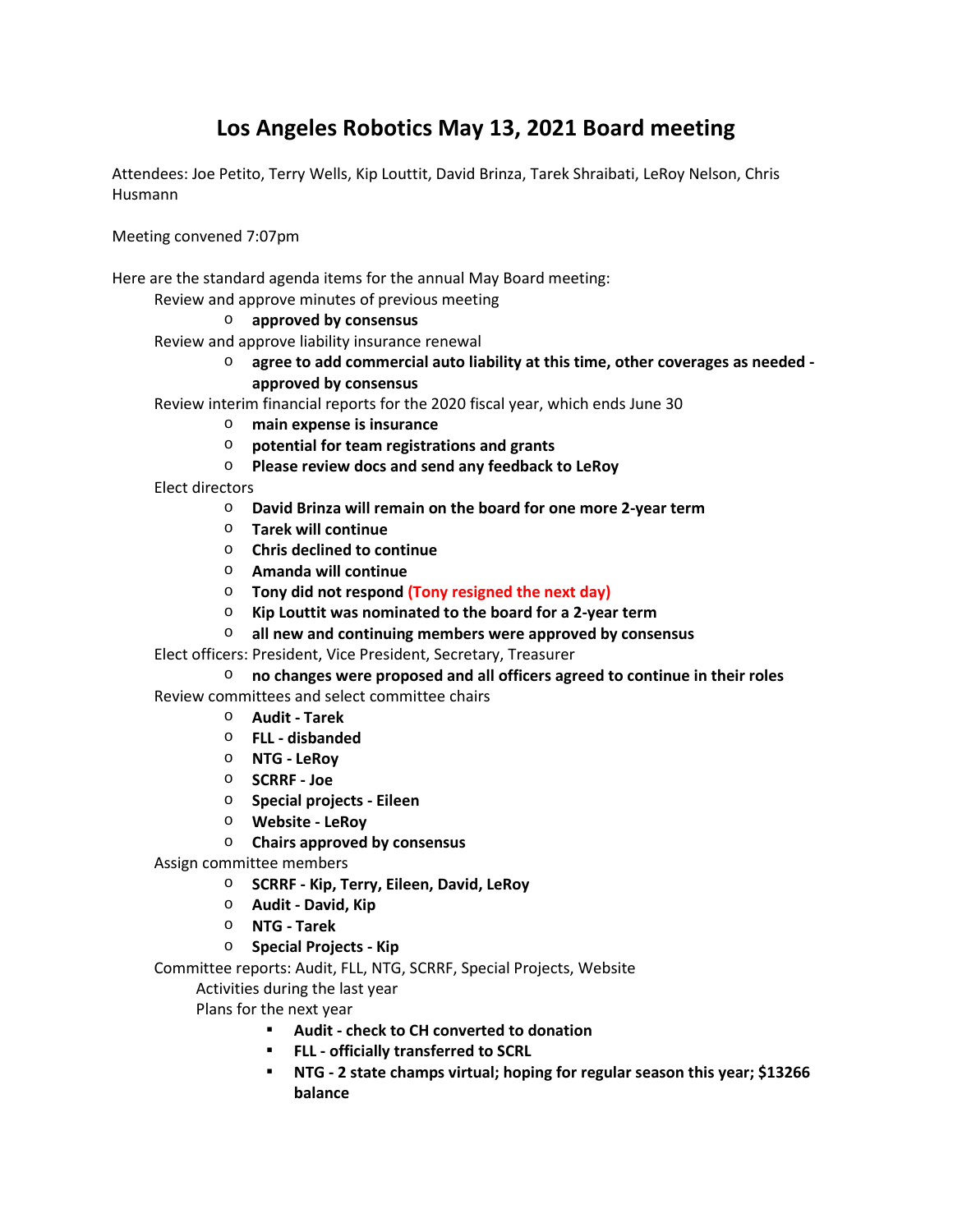- **Vex VRC & Vex IQ remote competition system developed**
- **SCRRF no activity; positioned well to pick up available opportunities; \$17700 balance**
- **Special projects Some emails were forwarded to Eileen; no progress on team grants**
- **Website LeRoy is maintaining it; Please send him updates**

Schedule next meetings

- o **Standing meeting slot on Thursdays at 7 for general chat optional attendance**
- o **Next meeting is Thursday November 4th to approve tax return**

Meeting adjourned 8:11pm

Minutes respectfully submitted by Terry Wells, Secretary

## **Email Correspondence Regarding Board Membership**

**From:** Tony Ayad (FLL) **Sent:** Friday, May 14, 2021 06:31 **To:** <LARoboticsBoard@googlegroups.com> **Cc:** Kip Louttit **Subject:** Re: [External] Re: LARobotics Annual Board Meeting and Elections

Hi Terry, sorry for missing the meeting yesterday. I will resign as director since fll is no longer included.

**From:** Joe Petito **Sent:** Thursday, May 13, 2021 17:40 **To:** LARoboticsBoard@googlegroups.com **Cc:** Kip Louttit **Subject:** Re: [External] Re: LARobotics Annual Board Meeting and Elections

Hi All--

Under the heading of new business, I would like to nominate a new board member after considering election/reelection/resignation of existing officers.

The Zoom link for tonight's meeting at 7 PM: https://tusd-org.zoom.us/j/81515165597 Meeting ID: 815 1516 5597

Respectfully Submitted, Joe Petito

**From:** LeRoy **Sent:** Tuesday, May 11, 2021 13:49 **To:** LARoboticsBoard@googlegroups.com **Subject:** FW: LARobotics Annual Board Meeting and Elections

Nia Karamanos has also resigned from the Board. Nia has also supported robotics in LAUSD. The quorum for Board meetings is now 5 of 9 members. LeRoy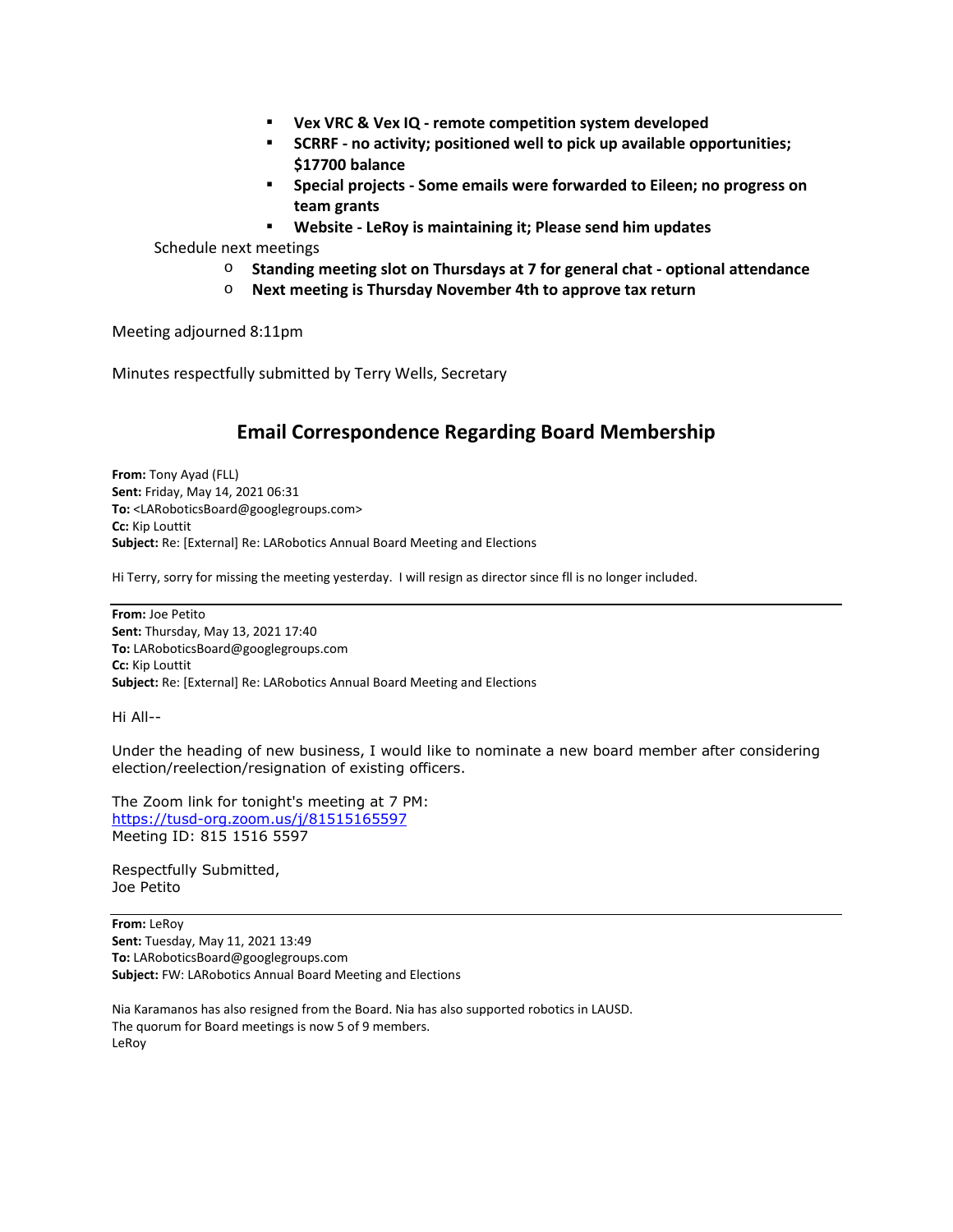**From:** Karamanos, Yesenia **Sent:** Tuesday, May 11, 2021 13:39 **To:** LeRoy **Subject:** Re: LARobotics Annual Board Meeting and Elections

I am resigning from the board as well.

#### *Yesenia Karamanos*

### Extended Learning Specialist

Mulholland Middle School Office : 818-609-2525 \* Fax : 818-345-1933

**From:** LeRoy **Sent:** Tuesday, May 11, 2021 13:14 **To:** LARoboticsBoard@googlegroups.com **Subject:** FW: LARobotics Annual Board Meeting and Elections

Greg Vallone has resigned from the Board. He has been one of the strongest supporters of introducing robotics in LAUSD.

The quorum for Board meetings is 6 of 10 members. Six members have indicated that they plan to attend the Board meeting on Thursday May 13 at 7:00 PM:

 Joe Petito, President David Brinza, Vice President Terry Wells, Secretary LeRoy Nelson, Treasurer Tony Ayad Tarek Shraibati

We have not yet heard from the following board members regarding their availability for the meeting on Thursday. These members should also let us know if they would like to change positions or committee assignments, add agenda items, resign from the Board, or nominate new Directors

Chris Husmann Eileen Kahn Amanda Sullivan Nia Karamanos

We will use the weekly Zoom meeting that Joe set up for SCRRF/LARobotics meetings:

Join Zoom Meeting https://tusd-org.zoom.us/j/81515165597 Meeting ID: 815 1516 5597

#### LeRoy

**From:** Greg Vallone **Sent:** Tuesday, May 11, 2021 10:08 **To:** LeRoy **Subject:** Re: LARobotics Annual Board Meeting and Elections

Dear friends,

It saddens me to say that I must submit my immediate resignation from the board. Please know that I still believe in the mission and am looking to be involved at a later date. Thank you, and thank you for your dedication to the children.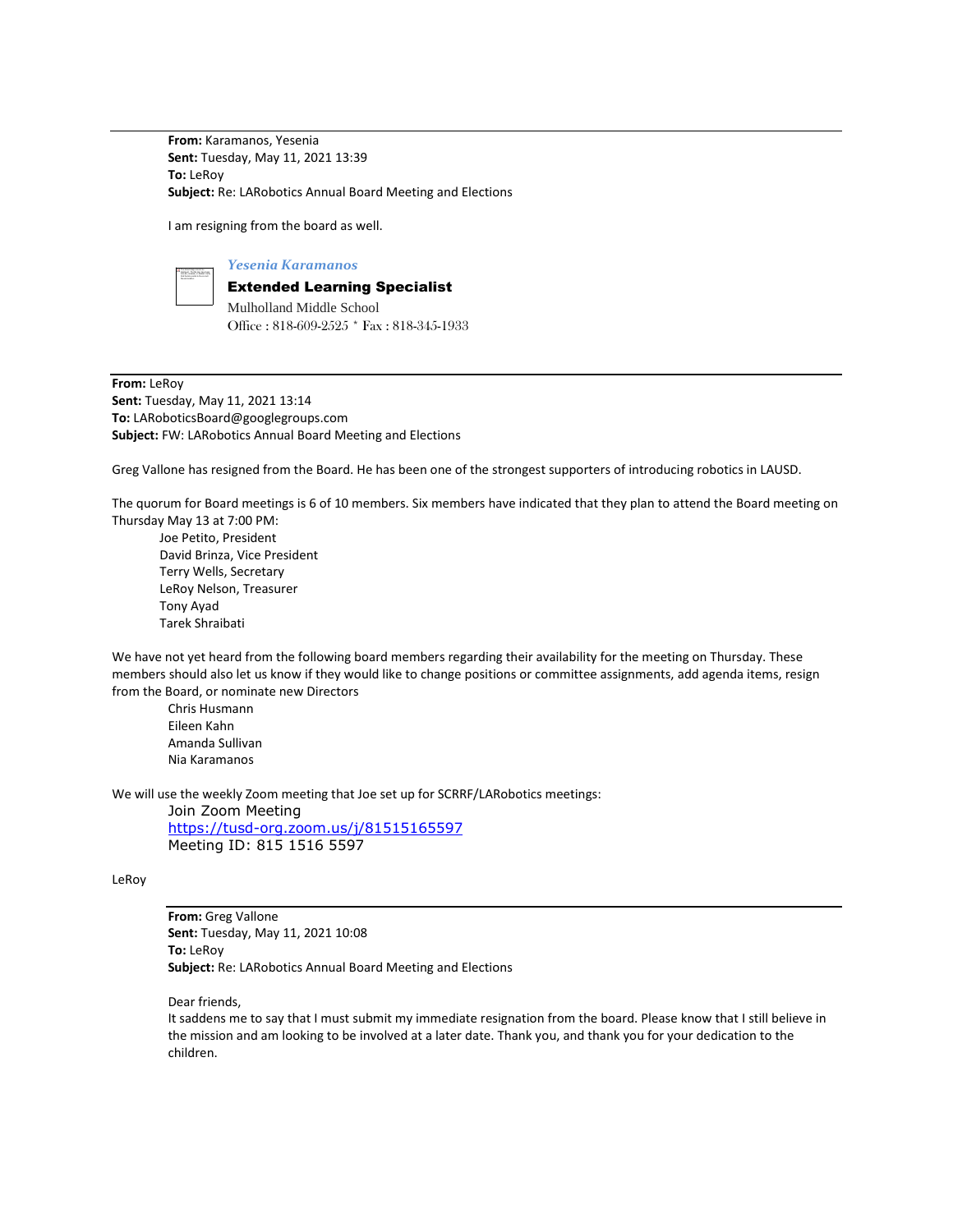## **Los Angeles Robotics May 11 or 13, 2021 Board Meeting Agenda**

**From:** LeRoy **Sent:** Tuesday, May 4, 2021 23:54 **To:** LARoboticsBoard@googlegroups.com **Subject:** LARobotics Annual Board Meeting and Elections

Dear LA Robotics Board of Directors:

LA Robotics is supposed to hold a two-hour regular Board Meeting and Elections in early May and a one-hour regular Board Meeting in early November each year. These meetings are held via Zoom teleconference. Preparing for and attending these two meetings are the main responsibilities of Directors. We need six Directors for a quorum, but all Directors who wish to be reelected and all prospective Directors should attend the May meeting. Guests are also welcome.

**Response Needed.** All four LARobotics officers are available on **Tuesday or Thursday, May 11 or 13 at 7:00 PM. Everyone else, please Reply to All with your availability for a Board Meeting and Elections on those two dates.** Please also let us know if you would like to change positions or committee assignments, add agenda items, resign from the Board, or nominate new Directors.

President Joe Petito can confirm the meeting on the date with the greatest attendance and provide the link for the Zoom meeting.

Here are the standard agenda items for the annual May Board meeting:

Review and approve minutes of previous meeting Review and approve liability insurance renewal Review interim financial reports for the 2020 fiscal year, which ends June 30 Elect directors Elect officers: President, Vice President, Secretary, Treasurer Review committees and select committee chairs Assign committee members Committee reports: Audit, FLL, NTG, SCRRF, Special Projects, Website Activities during the last year Plans for the next year Schedule next meetings

**Minutes for the Board meeting** held on November 10, 2020 are attached. Minutes for all Board meetings are posted here: http://larobotics.org/BoardMeetings.html

**Liability Insurance.** We need General Liability coverage to get Directors & Officers Liability coverage. The premium payment is due May 15. When all events shut down, we minimized our liability coverage to only cover one NTG event. Here is a summary of the annual premiums for our policies:

| Coverage                                   | 2020       | 2021       |
|--------------------------------------------|------------|------------|
| Commercial General Liability (1 NTG event) | \$1,124.00 | \$1,124.00 |
| Directors & Officers Liability             | 660.00     | 660.00     |
| Total                                      | \$1,784.00 | \$1,784.00 |
| Rebate after renewal                       | $-176.25$  | $-155.39$  |
| <b>Additional Coverage Available:</b>      |            |            |
| Cover up to 12 events                      |            | 200.00     |
| Commercial Auto Liability                  |            | 250.00     |
| Improper Sexual Conduct and Physical Abuse |            | 1000.00    |

The renewal insurance policies are available here in case anyone would like to review them: General Liability Policy

Directors & Officers Policy